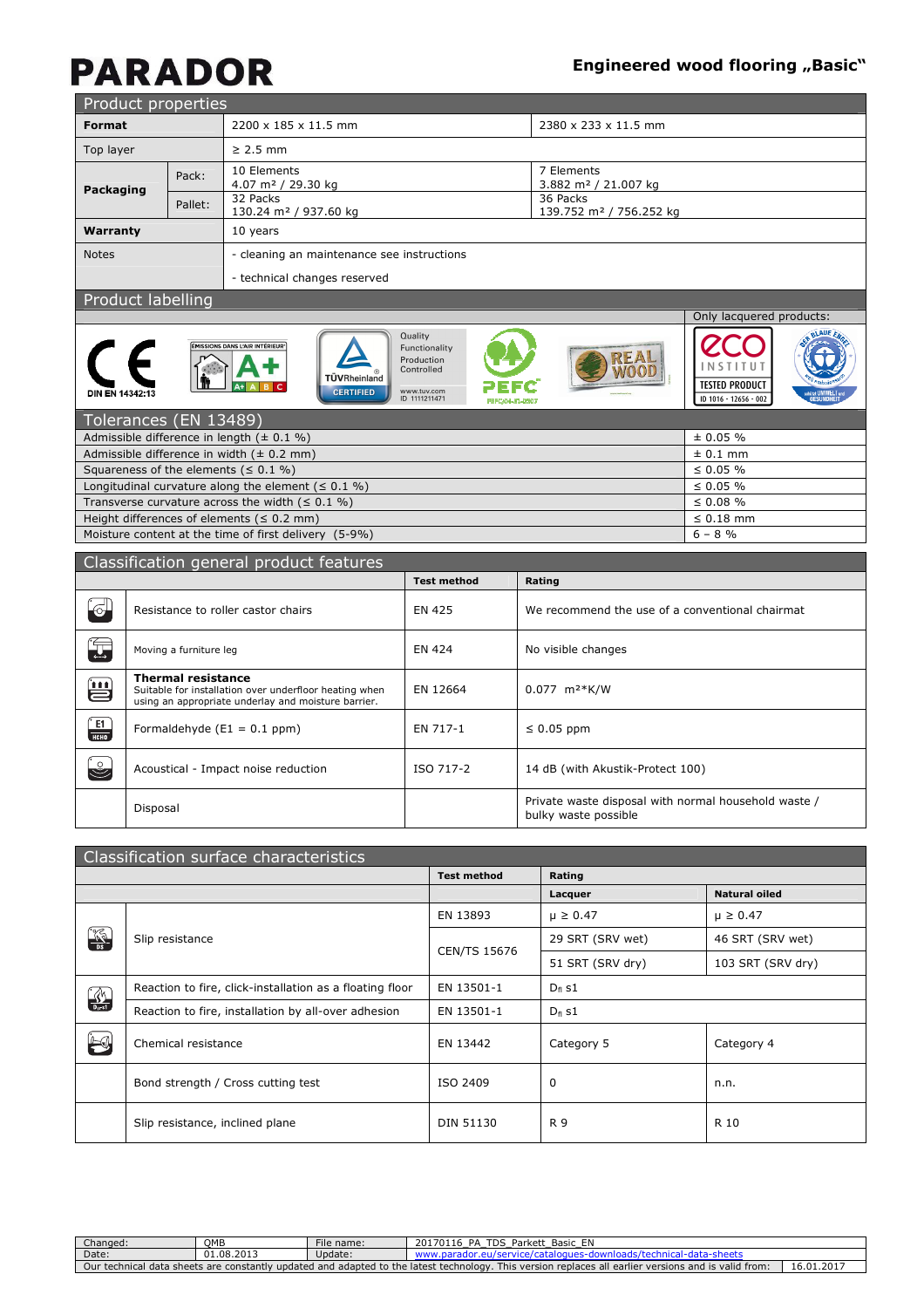## **PARADOR**

| Free sorting according to EN 13489                                                                                                                                                                          |                                 |                                      |                           |                           |                           |                                                 |                                |                           |                            |
|-------------------------------------------------------------------------------------------------------------------------------------------------------------------------------------------------------------|---------------------------------|--------------------------------------|---------------------------|---------------------------|---------------------------|-------------------------------------------------|--------------------------------|---------------------------|----------------------------|
| <b>Assortment:</b>                                                                                                                                                                                          | <b>Block</b>                    |                                      |                           |                           |                           |                                                 |                                |                           |                            |
| Characteristics according to<br>EN 1310:                                                                                                                                                                    | Upper side of the lamella       |                                      |                           |                           |                           |                                                 |                                |                           |                            |
| Type of wood:                                                                                                                                                                                               | Canadian<br>maple               | <b>European</b><br>maple             |                           | <b>Beech</b>              |                           | Oak                                             |                                | <b>European</b><br>cherry | <b>American</b><br>walnut  |
| Botanical designation / Code<br>(EN 13556):                                                                                                                                                                 | Acer saccharum<br>Marsh. / ACSC | Acer<br>pseudoplatanu<br>s L. / ACPS |                           | Fagus sylvatica L. / FASY |                           | Quercus petraea Liebl., Quercus robur L. / QCXE |                                | Prunus avium L.<br>/ PRAV | Juglans nigra L.<br>/ JGNG |
| Origin:                                                                                                                                                                                                     | CA, US                          | BA, HR                               | HU, HR, SK, BA            |                           |                           | DE, AT, HU, HR, SK, BA, UA, RS, FR, CZ          |                                | BA, HR, HU, RS            | <b>US</b>                  |
|                                                                                                                                                                                                             | ER-L-AHC                        | ER-L-BAH                             |                           | ER-L-BU                   |                           | $ER-L-EI$                                       |                                | ES-L-KIR                  | ER-L-SWN                   |
| Shortcut / grade / date<br>(internal):                                                                                                                                                                      | Version 6<br>2012               | Version 6<br>2012                    |                           | Version 7<br>2014         |                           | Version 14<br>2016                              | Version 11<br>2015             | Version 4<br>2012         | Version 7<br>2012          |
|                                                                                                                                                                                                             | A2                              | A4                                   | A2                        | A4                        | A2                        | A4                                              | N <sub>4</sub>                 | A4                        | A <sup>4</sup>             |
| Grade:                                                                                                                                                                                                      | <b>Nature</b>                   | <b>Rustique</b>                      | <b>Nature</b>             | <b>Rustique</b>           | <b>Nature</b>             | <b>Rustique</b>                                 | Living                         | <b>Rustique</b>           | <b>Rustique</b>            |
| Sound sapwood                                                                                                                                                                                               |                                 |                                      |                           |                           | not permitted             | permitted                                       | permitted                      | permitted                 | Permitted                  |
| Knot (intergrown)                                                                                                                                                                                           | permitted:<br>up to 15 mm       | permitted:<br>up to 30 mm            | permitted: up<br>to 15 mm | permitted: up to<br>20 mm | permitted:<br>up to 15 mm | permitted:<br>up to 20 mm                       | permitted:<br>up to 30 mm      | permitted:<br>up to 30 mm | permitted:<br>up to 30 mm  |
| Falling out knot                                                                                                                                                                                            | not permitted                   | not permitted                        | not permitted             | not permitted             | permitted:<br>up to 10 mm | permitted:<br>up to 20 mm                       | permitted:<br>up to 20 mm      | not permitted             | not permitted              |
| Pinknots                                                                                                                                                                                                    | permitted                       | permitted                            | permitted                 | permitted                 | permitted                 | permitted                                       | permitted:<br>cluster of knots | permitted                 | Permitted                  |
| Filling                                                                                                                                                                                                     | permitted                       | permitted                            | permitted                 | permitted                 | permitted                 | permitted                                       | permitted                      | permitted                 | permitted                  |
| Slight cracks / hairline cracks                                                                                                                                                                             | not permitted                   | not permitted                        | not permitted             | not permitted             | not permitted             | not permitted                                   | not permitted                  | not permitted             | Permitted                  |
| Sugar inclusions, mineral<br>inclusions                                                                                                                                                                     | permitted:<br>max. 150x3 mm     |                                      |                           |                           |                           |                                                 |                                |                           |                            |
| Bark pocket                                                                                                                                                                                                 | not permitted                   | not permitted                        | not permitted             | not permitted             | not permitted             | not permitted                                   | not permitted                  | not permitted             | not permitted              |
| Lightning cracks                                                                                                                                                                                            | not permitted                   | permitted                            | permitted                 | permitted                 | not permitted             | permitted                                       | permitted                      |                           | permitted                  |
| Slope of grain                                                                                                                                                                                              | no criterion                    | no criterion                         | no criterion              | no criterion              | no criterion              | no criterion                                    | no criterion                   | no criterion              | no criterion               |
| Healthy heart                                                                                                                                                                                               | permitted                       | permitted                            | permitted                 | permitted                 |                           |                                                 | all features<br>permitted      |                           |                            |
| Medullary ray                                                                                                                                                                                               | permitted                       | permitted                            | permitted                 | permitted                 | permitted                 | permitted                                       | permitted                      | permitted                 |                            |
| Discoloration, colour variation                                                                                                                                                                             | permitted                       | permitted                            | permitted                 | permitted                 | permitted                 | permitted                                       | permitted                      | permitted                 | permitted                  |
| White streaks                                                                                                                                                                                               |                                 |                                      |                           |                           | not permitted             | permitted                                       | permitted                      |                           |                            |
| Pilling sticks marking                                                                                                                                                                                      | not permitted                   | not permitted                        | not permitted             | not permitted             | not permitted             | not permitted                                   | not permitted                  | not permitted             | not permitted              |
| Biodeterioration (EN 1311)                                                                                                                                                                                  | not permitted                   | not permitted                        | not permitted             | not permitted             | not permitted             | not permitted                                   | not permitted                  | not permitted             | not permitted              |
|                                                                                                                                                                                                             |                                 |                                      |                           | Non-visible parts         |                           |                                                 |                                |                           |                            |
| All features without restrictions to size or quantity permitted, provided they do not affect the strength or durability of the floor.                                                                       |                                 |                                      |                           |                           |                           |                                                 |                                |                           |                            |
|                                                                                                                                                                                                             |                                 |                                      |                           | <b>Comment</b>            |                           |                                                 |                                |                           |                            |
| Maximum 3% of lamellas are allowed in the next lower grading. Wood is a natural product and therefore different in colour and texture. Samples, brochures and photos are therefore only approximate and not |                                 |                                      |                           |                           |                           |                                                 |                                |                           |                            |

Maximum 3% of lamellas are allowed in the next lower grading. Wood is a natural product and therefore different in colour and texture. Samples, brochures and photos are therefore only approximate and not binding. The action of sunlight affects the natural variation in wood shade. This allows the product present at the time of delivery of significant differences to master.

| Free sorting according to EN 13489                                                                                                                   |            |            |                                                                   |            |  |             |  |
|------------------------------------------------------------------------------------------------------------------------------------------------------|------------|------------|-------------------------------------------------------------------|------------|--|-------------|--|
|                                                                                                                                                      |            |            |                                                                   |            |  |             |  |
| Changed:                                                                                                                                             | OMB        | File name: | 20170116_PA_TDS_Parkett_Basic_Anhang_EN                           |            |  |             |  |
| Date:                                                                                                                                                | 01.08.2013 | Update:    | www.parador.eu/service/catalogues-downloads/technical-data-sheets |            |  |             |  |
| Our technical data sheets are constantly updated and adapted to the latest technology. This version replaces all earlier versions and is valid from: |            |            |                                                                   | 16.01.2017 |  | Page 1 of 2 |  |